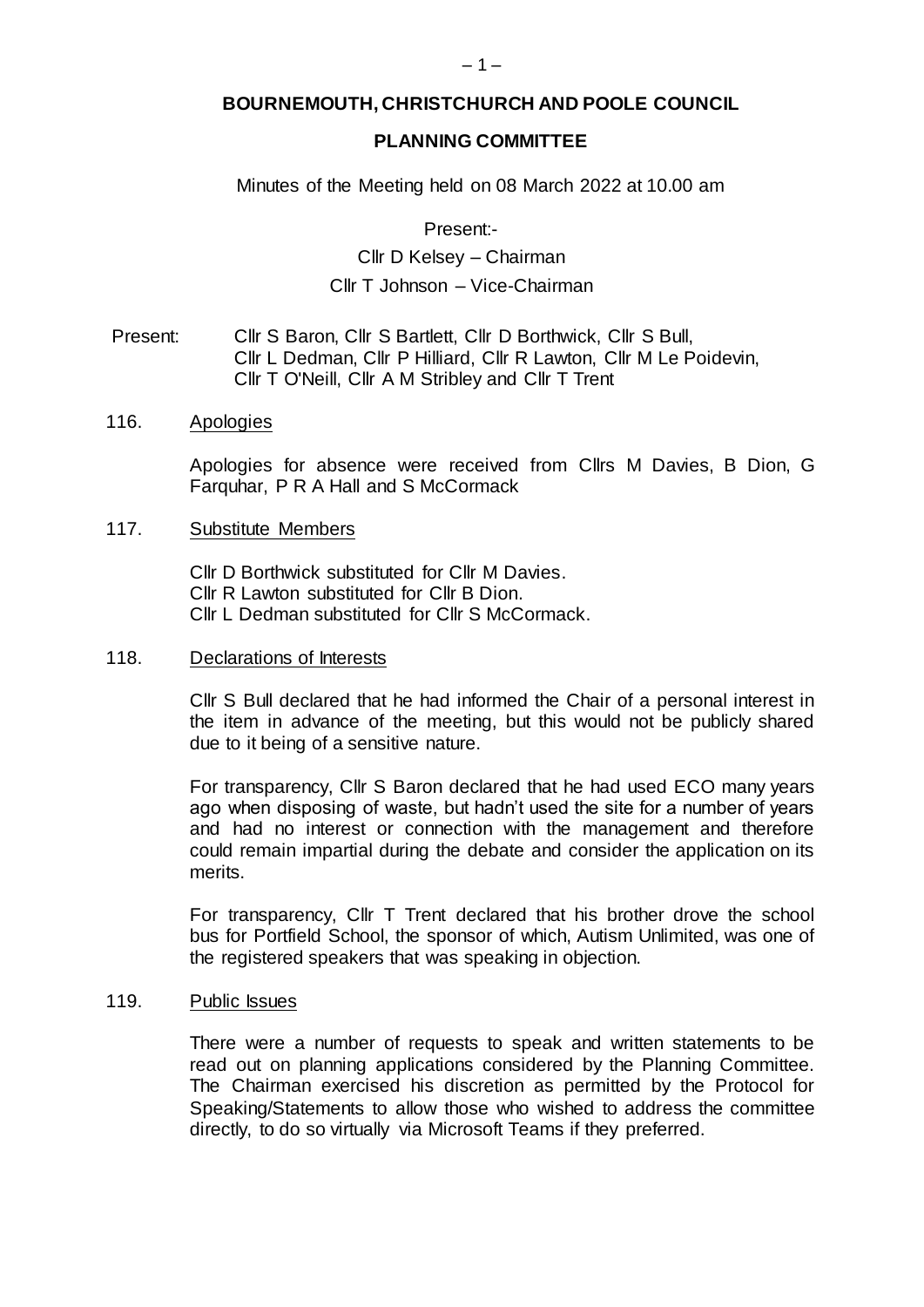# 120. Schedule of Planning Applications

The Committee considered planning application reports, copies of which had been circulated and which appear as Appendix A to these minutes in the Minute Book. There was an addendum sheet published on 7 March 2022 which appears as appendix B to these minutes. The Committee considered the planning applications as set out below:

### 121. Eco Composting Ltd, Chapel Lane, Christchurch BH23 6BG

Commons Ward

# 8/21/0207/FUL

Proposed development comprising the installation of a low carbon Energy Recovery Facility for the generation of electricity and heat through a lowemission thermal process using residual waste; including a new administration building and associated car parking area; associated reconfiguration of existing and permitted uses; an increase in permitted waste throughput; landscaping and associated works.

Public Representations:

- **M** IN OBJECTION
	- ❖ Alasdair Keddie (In Person)
	- ❖ Sara Pascoe (In Person)
	- Susan Chapman (In Person)
	- David Barnes (In Person)
	- Jenny Ansell (In Person)
	- ❖ Ken Cownden (in person)
- ❖ IN SUPPORT
	- Alan Hannify (in person)
	- Justin Dampney (in person)
	- John Twitchen (in person)
- ❖ WARD COUNCILLORS
	- $\div$  Cllr Vanessa Ricketts on behalf of both Ward Councillors (Via MS Teams)
- ❖ OTHER COUNCILLORS
	- Cllr Felicity Rice (in person)
	- ❖ Cllr Lisa Northover (written statement)